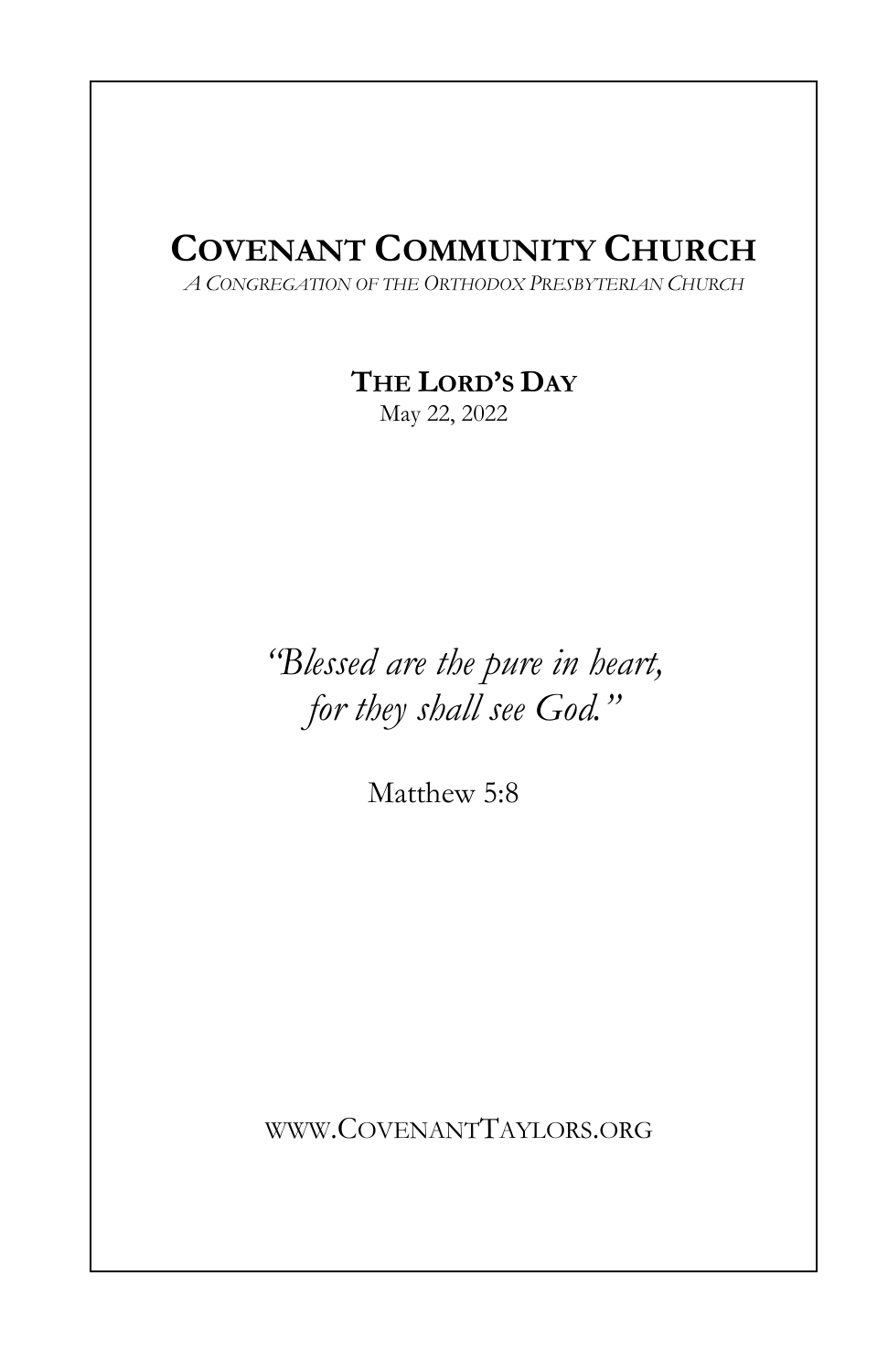# COVENANT COMMUNITY CHURCH

A CONGREGATION OF THE ORTHODOX PRESBYTERIAN CHURCH

May 22, 2022 – 11:00 am

| The Order of Worship                                                                       |  |  |
|--------------------------------------------------------------------------------------------|--|--|
|                                                                                            |  |  |
| S The Psalm of Adoration  "O Come Before the LORD, Our King"<br>Trinity Psalter Hymnal#95A |  |  |
|                                                                                            |  |  |
|                                                                                            |  |  |
|                                                                                            |  |  |
| Trinity Psalter Hymnal#116C                                                                |  |  |
|                                                                                            |  |  |
| Prayer of Thanksgiving, Supplication and for Illumination                                  |  |  |
|                                                                                            |  |  |
| Trinity Psalter Hymnal#84B                                                                 |  |  |
| "The Beatitudes VI"<br>Dr. Tony Curto                                                      |  |  |
| Trinity Psalter Hymnal#47A                                                                 |  |  |
|                                                                                            |  |  |
|                                                                                            |  |  |
| Trinity Psalter Hymnal#564<br>§ Please stand, if you are able.                             |  |  |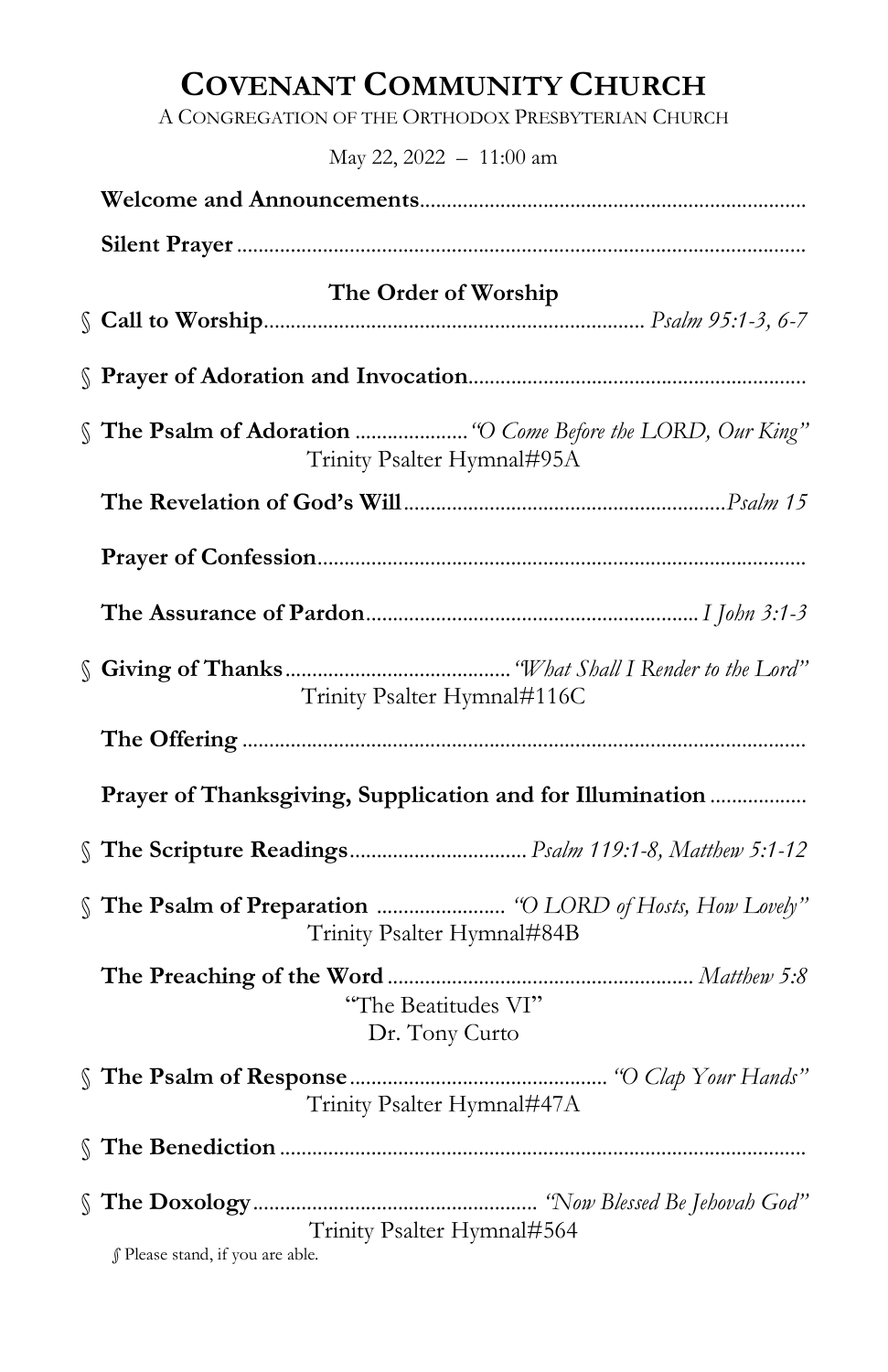#### WELCOME

Welcome to our worship and fellowship at Covenant Community Church. We are a congregation of the Orthodox Presbyterian Church. We are a people grateful for the gospel of our Lord Jesus Christ, which promises the forgiveness of sins and eternal life to all who trust in Christ alone for salvation.

#### CHILDREN IN WORSHIP

Young children are welcome to join in our worship. If you anticipate that your child cannot exercise the necessary self-control to remain still, please consider making good use of our training room out of consideration for others—particularly during the preaching of the Word.

### SESSION MEETING

The session plans to meet this Tuesday, May 24th, at 6:30 pm at the church. Please pray for God's provision of wisdom to shepherd the flock of Christ. If you have anything you wish to bring to the attention of the elders, please contact the clerk of session, Mr. Jim Loring, at loringj7@hotmail.com.

# TOWN HALL MEETING

Please remember the town hall style Q&A meeting which is part of the interview process for hiring a second pastor. It is scheduled for this Wednesday, May 25th, at 6:45 pm at the church. Parents, please note that neither our

communicants' class nor our regular children's classes will meet that evening.

# CHILDREN'S PROGRAM

You are invited to join us for a year-end children's program next Lord's Day, May 29th, after our evening worship service. Our children and youth will be presenting a selection of songs, Scripture recitations, and catechism questions which they have learned in their classes this schoolyear.

# HIGH SCHOOL FELLOWSHIP

Young people, please mark your calendars for our next high school fellowship on Friday, May 27<sup>th</sup>, at 6:30 pm at the Sturgis home. Please join us for a time of teaching, food, and fellowship for young people ages 14-18.

## MEN'S FELLOWSHIP

Our men's fellowship will meet from 8:30-10:30 am on Saturday, June 4th, continuing to read Maturity by Sinclair Ferguson.

## PSE FAMILY CAMP

The second annual Presbytery of the Southeast family camp is scheduled for July 4<sup>th</sup> to 8<sup>th</sup>. You can find more information and register for the camp at www.psefamilycamp.org.

### CHRISTIAN EDUCATION

Our adult Sunday School classes continue in our four-quarter pattern (theology, church history,